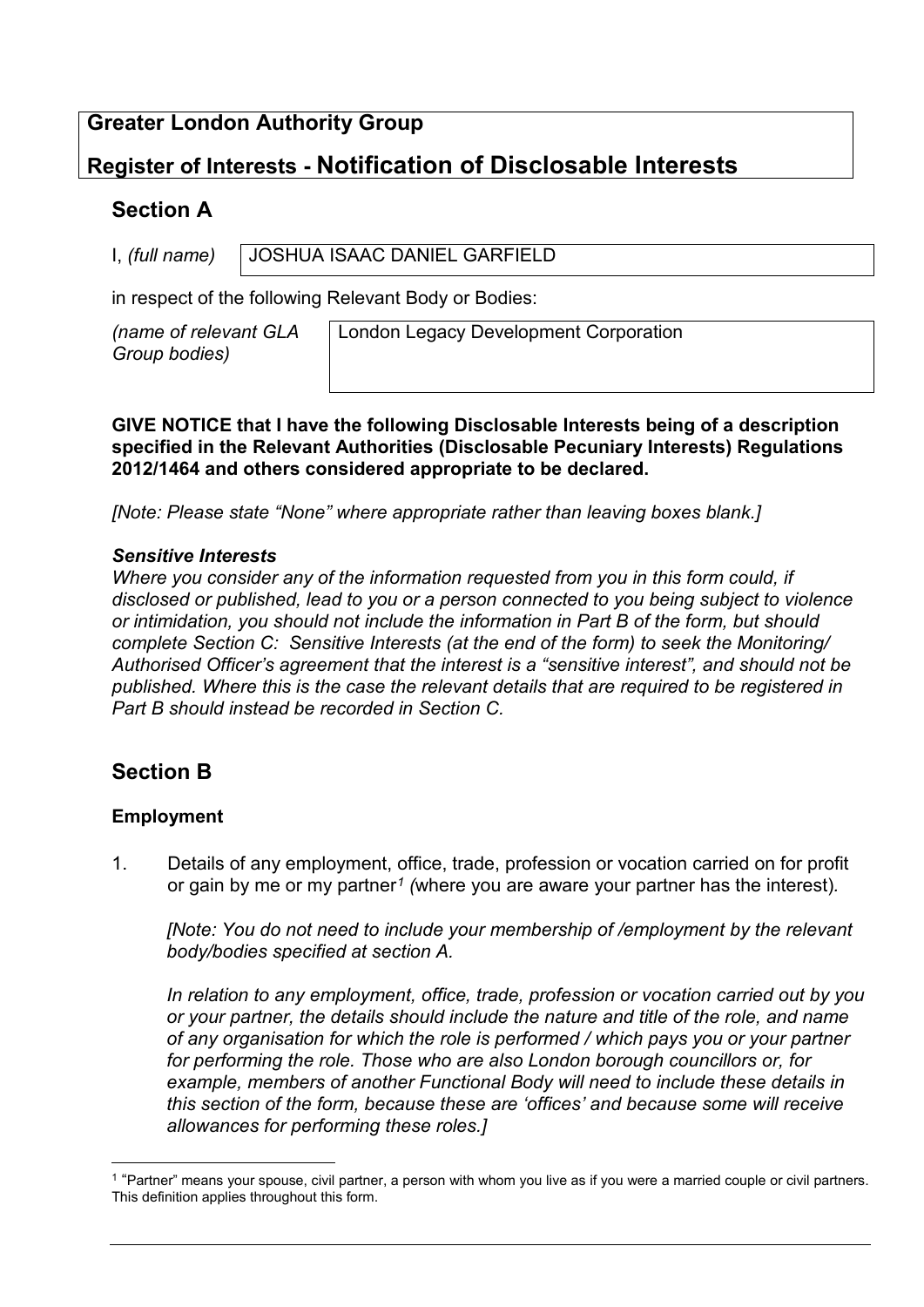Commonplace Digital Ltd. (full-time employee) London Borough of Newham Council (Councillor)

## **Sponsorship**

*(This section on sponsorship is for the Mayor and Assembly members only)*

2. Details of any payment or provision of any other financial benefit (other than from the relevant body/bodies specified at Section A of this form) made or provided within the last 12 months in respect of any expenses incurred by me in carrying out my duties as a member, or towards my election expenses. *(This includes any payment or financial benefit from a trade union).*

*[Note: The following details need to be entered in the form: the amounts of any payments made / the nature of any financial benefit received; the dates on which they were made / provided; and the name of the person or organisation that made the payment / provided the financial benefit. These details only need to be provided in respect of any payment made or financial benefit provided to you as a member, or towards your election expenses. They do not need to be provided in respect of any such payments made, or financial benefits provided, to your partner*.]

#### **Contracts with Relevant Bodies**

*[Note: In sections 3(a) to 3(e) below the following details need to be entered for each category:* 

- *the names of the parties to the contracts – so the relevant authority, and either (i) your or your partner's or close family member's name, or (ii) the name of the firm or body corporate (of which you or your partner or close family member is a director, including details of the directorship, or in the securities of which you or your partner or close family member has a beneficial interest including;*
- *the date on which the contract was entered into, and the duration of the contract;*
- a brief description of the contract: the goods or services to be provided, or works *to be executed.*

*In addition, for each section – 3(a) to (e) you are asked to include details where it is proposed that that company or body enters into a contract with the Relevant Body within the following 28 days.*

*For members of the London Enterprise Panel, the contracting body that this section relates to will be the Greater London Authority.]*

3(a). Details of any contract which is made between a Relevant Body and EITHER (i) myself (or my partner) a OR (ii) a member of my close family under which (a) goods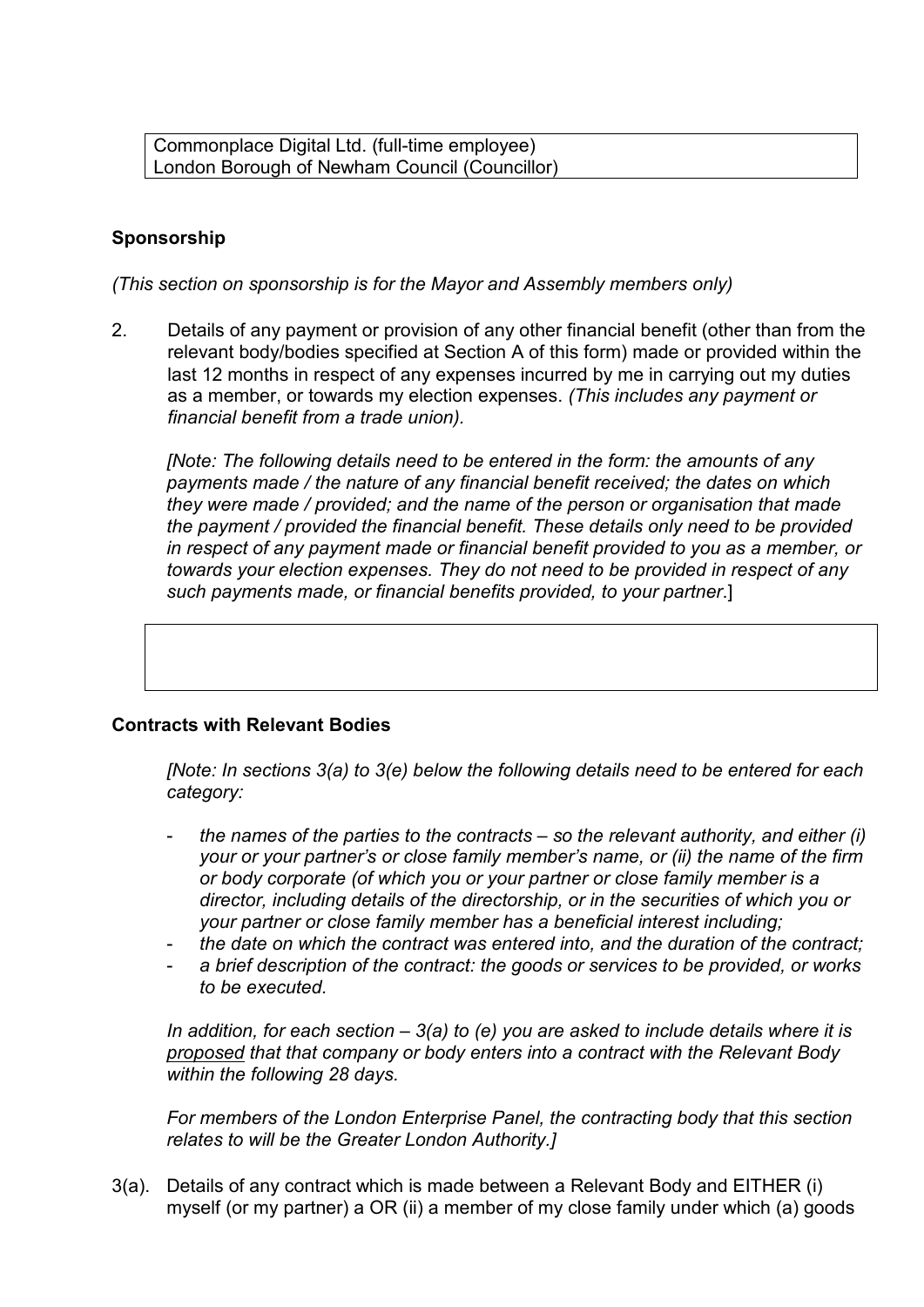or services are to be provided or works are to be executed and (b) where that contract has not been fully discharged.

3(b). Details of any contract which is made between a Relevant Body and a firm in which EITHER (i) I am (or my partner is) \* a *partner* OR (ii) a member of my close family is a *partner* under which (a) goods or services are to be provided or works are to be executed and (b) which has not been fully discharged.

- 3(c). Details of any contract which is made between a Relevant Body and a body corporate of which EITHER (i) I am (or my partner is) a *director[2](#page-2-0)* OR (ii) a member of my close family is a director under which (a) goods or services are to be provided or works are to be executed and (b) which has not been fully discharged.
- 3(d). Details of any contract which is made between a Relevant Body and a firm or a body corporate in the *securities[3](#page-2-1)* of which EITHER (i) I have (or my partner has) a beneficial interest OR (ii) a member of my close family has a beneficial interest under which (a) goods or services are to be provided or works are to be executed and (b) which has not been fully discharged.

3(e). Details of any contract which is made between a Relevant Body and a firm in which EITHER (i) I am (or my partner is) an OR (ii) a member of my close family is an employee under which (a) goods or services are to be provided or works are to be executed and (b) which has not been fully discharged.

<span id="page-2-1"></span><span id="page-2-0"></span><sup>&</sup>lt;sup>2</sup> Director includes a member of the committee of management of an industrial and provident society <sup>3</sup> "Securities" means shares, debentures, debenture stock, loan stock, bonds, units of a collective investment scheme within the meaning of the Financial Services and Markets Act 2000 and other securities of any description, other than money deposited with a building society.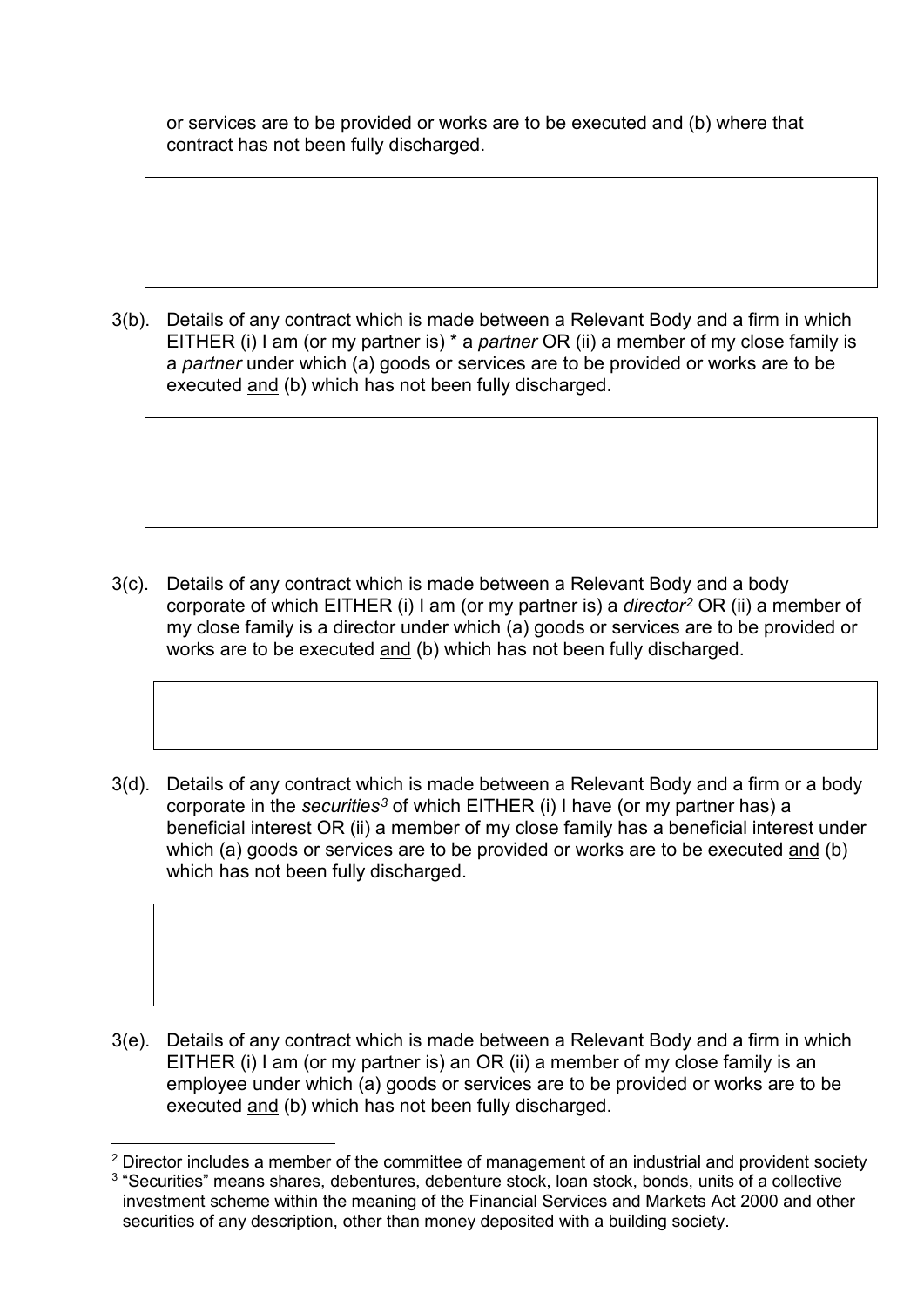## **Land: freeholds, leaseholds and tenancies**

4. Details of any beneficial interest that I have or my partner has in land within the geographical boundary of the Relevant Body/Bodies specified at section A that entitles me or my partner to occupy (alone or jointly with another) that land, or to receive income from it.

*[Note: by way of guidance, this includes where:*

- *you or your partner own(s), or own(s) a percentage of the freehold or long-term leasehold of a property (whether or not subject to a mortgage),*
- *you or your partner lease(s) land or property, on shorthold tenancies (for example, an assured shorthold tenancy), or*
- *land or property is owned by a trust in which you have or your partner has an interest.*

*The following details should to be entered here: what the interest is, whether it is your or your partner's interest, the full address and postcode of the land and the London borough in which it is situated.* 

*If you consider this to be a Sensitive Interest, you should declare the full details in Section C below and include the first part of the postcode of the land and the London borough in which it is situated (as minimum requirements).]*

Tenancy in LB Newham (withheld)

#### **Licences of land**

5. Details of any licence that entitles me or my partner (alone or jointly with others) to occupy land in the geographical boundary of the Relevant Body/Bodies specified at section A for a month or longer.

*[Note: Details of the nature and length of the licence should be entered in this section, along with the full address and postcode of the land, and the London borough in which it is situated. If you consider this to be a Sensitive Interest, you should declare those details in Section C below.]*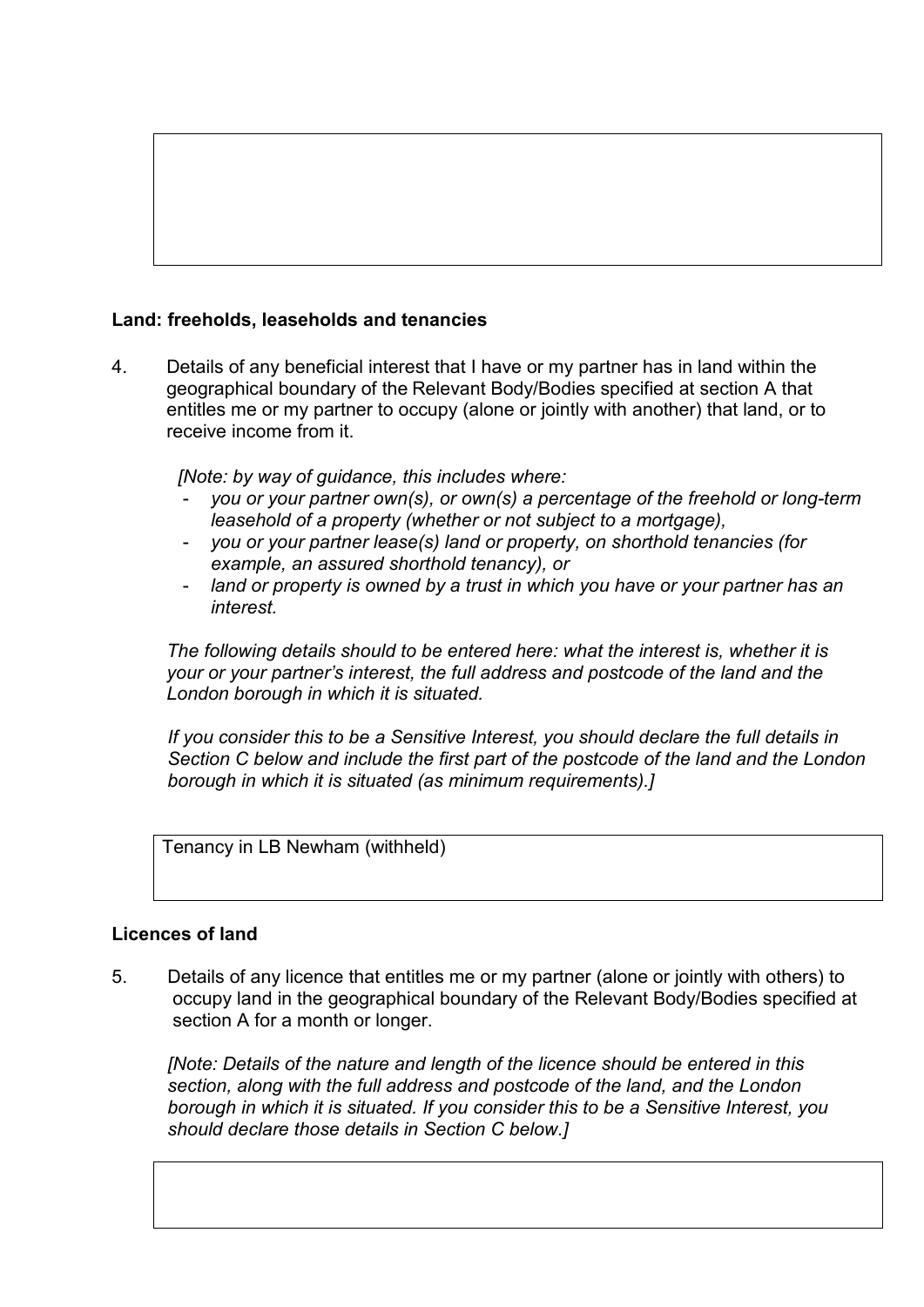#### **Corporate tenancies where a Relevant Body is the landlord**

6. Details of any tenancy where, to my knowledge, (a) a Relevant Body is the landlord; and (b) the tenant is (i) a firm in which I am (or my partner is) a *partner*, (ii) a body corporate of which I am (or my partner is) a *director*, or (iii) (i) a firm or a body corporate in the *securities* of which I have (or my partner has) a beneficial interest.

*[Note: Details of the nature of and parties to the tenancy should be entered in this section, along with the full address of the property that is subject to the tenancy, its postcode and the London borough in which it is situated and details of any relevant company directorship.]* 

### **Securities**

7. Details of beneficial interest that I have or my partner has in the securities of a body where (a) that body (to my knowledge) has a place of business or land in the geographical boundary of the Relevant Body/Bodies specified at section A and (b) EITHER (i) the total nominal value of the securities that I or my partner has exceeds £25,000 or one hundredth of the total issued share capital of that body; or (ii) if the share capital of that body is of more than one class, the total nominal value of the shares of any one class in which I or my partner has a beneficial interest exceeds one hundredth of the total issued share capital of that class.

*Note: Details of the nature of the interest that you have or your partner has should be entered in this section, along with the name and full address of the body in whose securities that interest is held and details of any directorship etc on that body.]* 

#### **Other Interests**

- 8. Names and positions in non-profit making organisations with which a Relevant Body has dealings where I am or my partner is a trustee or participate(s) in management of that body and where not disclosed elsewhere in this form.
- 9. Any other office or position which I hold (including companies, trade associations and industry forums) and where not already disclosed elsewhere in this form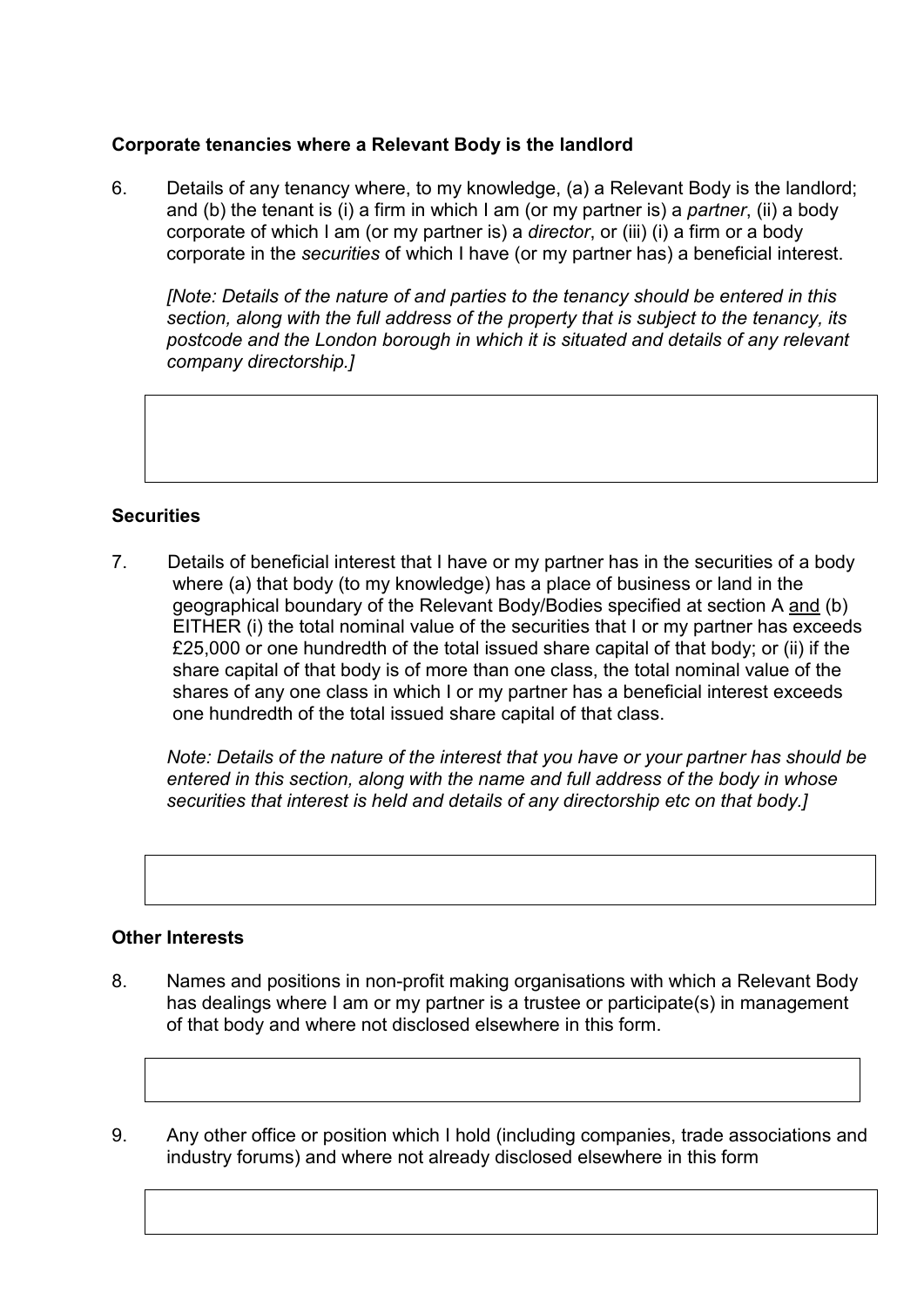10. Any other directorships of companies which I hold, whether paid or not, and where not already disclosed elsewhere on this form

11. Any other Interest which I or my partner holds which might reasonably be likely to be perceived as affecting my conduct or influencing my actions in relation to my role on the Relevant Body, where not already disclosed elsewhere on this form.